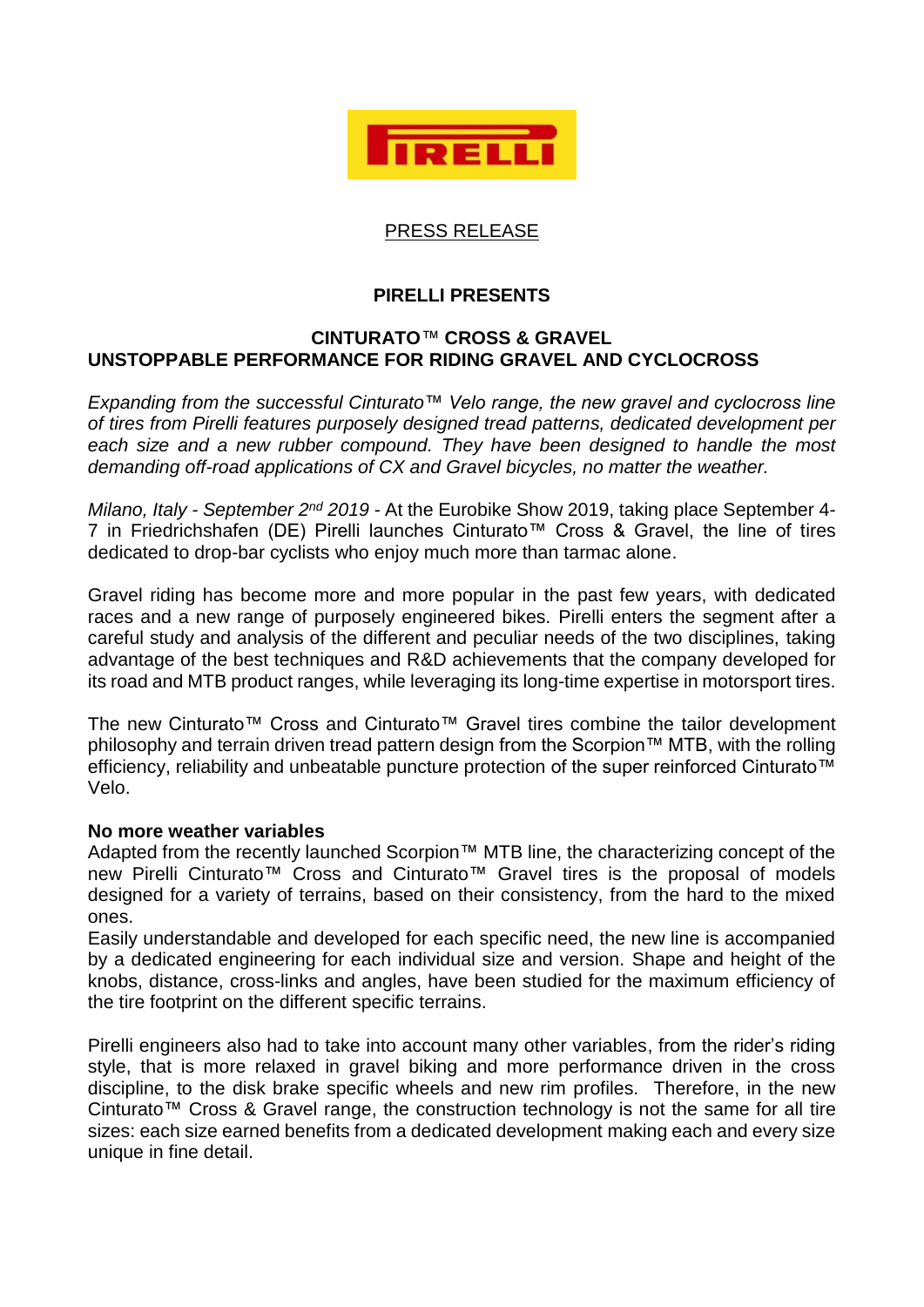Thanks to the properties of Pirelli's newly formulated SpeedGRIP compound, specifically engineered for the new Cinturato™ Cross & Gravel line of tires, the above-mentioned designs are intended for any weather condition, regardless if the terrain is dry or wet.

### **Hard Terrain and Mixed Terrain versions**

Following the terrain-specific logic of the Scorpion™ MTB tires, where the tread pattern is linked to the surface consistency and not anymore to the weather variable, Pirelli designed a compact tread design – H or Hard Terrain – for all the paved or hardpacked gravel roads and the M, or Mixed Terrain design, with bigger spacing and aggressive knobs for more demanding terrains.

The H and M tread patterns obviously differ whether for the Cross or for the Gravel use as the needs of the two disciplines are different, particularly in terms of mud evacuation and speed.

The Cross version, in its specific *H*ard Terrain and *M*ixed Terrain designs, is available in 33x700c

The Gravel version, in its specific *H*ard Terrain and *M*ixed Terrain designs, is available in 35x700c, 40x700c and 45x700c as well as in 45x650b and 50x650b

All tires are tubeless-ready (TLR). Coupling a reinforced casing construction featuring a woven fabric bead-to-bead layer with a TLR aramid bead optimized for wide rims, the Cinturato™ Gravel family offers a new level of performance in terms of rolling and grip, as well as a great reliability – which is already what the Cinturato™ name stands for in Pirelli cycling tires.

## **New SpeedGRIP Compound**

The new Cinturato™ tires for the gravel and cross feature a purposely engineered compound: the SpeedGRIP. As developed for the Scorpion™ MTB rubber formulation – the SmartGRIP – the new SpeedGRIP Compound retains the same polymer matrix while improving rolling efficiency.

High mileage and fast rolling tires are important in gravel riding whether racing or bikepacking over a mix of tarmac, gravel and more aggressive terrains and is what pushed Pirelli technicians to fine tune this new rubber towards a better energy management. The SpeedGRIP Compound retains the same tear resistance of its MTB counterpart as well as its high chemical grip (known as the wet grip) whilst decreasing the rolling resistance to a level very close to pure road racing tires.

The mechanical strength of the SpeedGRIP reduces the chance of any sharp object penetrating or cutting through the tire, resulting in more efficiency of protection of the highstrength woven layers underneath. As a result, the Cinturato™ Cross and Cinturato™ Gravel tires allow you to ride faster through the corners, at higher average speeds on the straights with a lower ratio of punctures than your typical setup.

Whether for the specific cross use or for the gravel riding, for racing, bikepacking or simply for extending the bike's capability of leaving paved roads, the Cinturato™ Cross and Cinturato™ Gravel tires offer a comprehensive choice of sizes and technologies for the best riding experience.

The new Cinturato™ Cross & Gravel line of tires will be on the market starting October 2019.